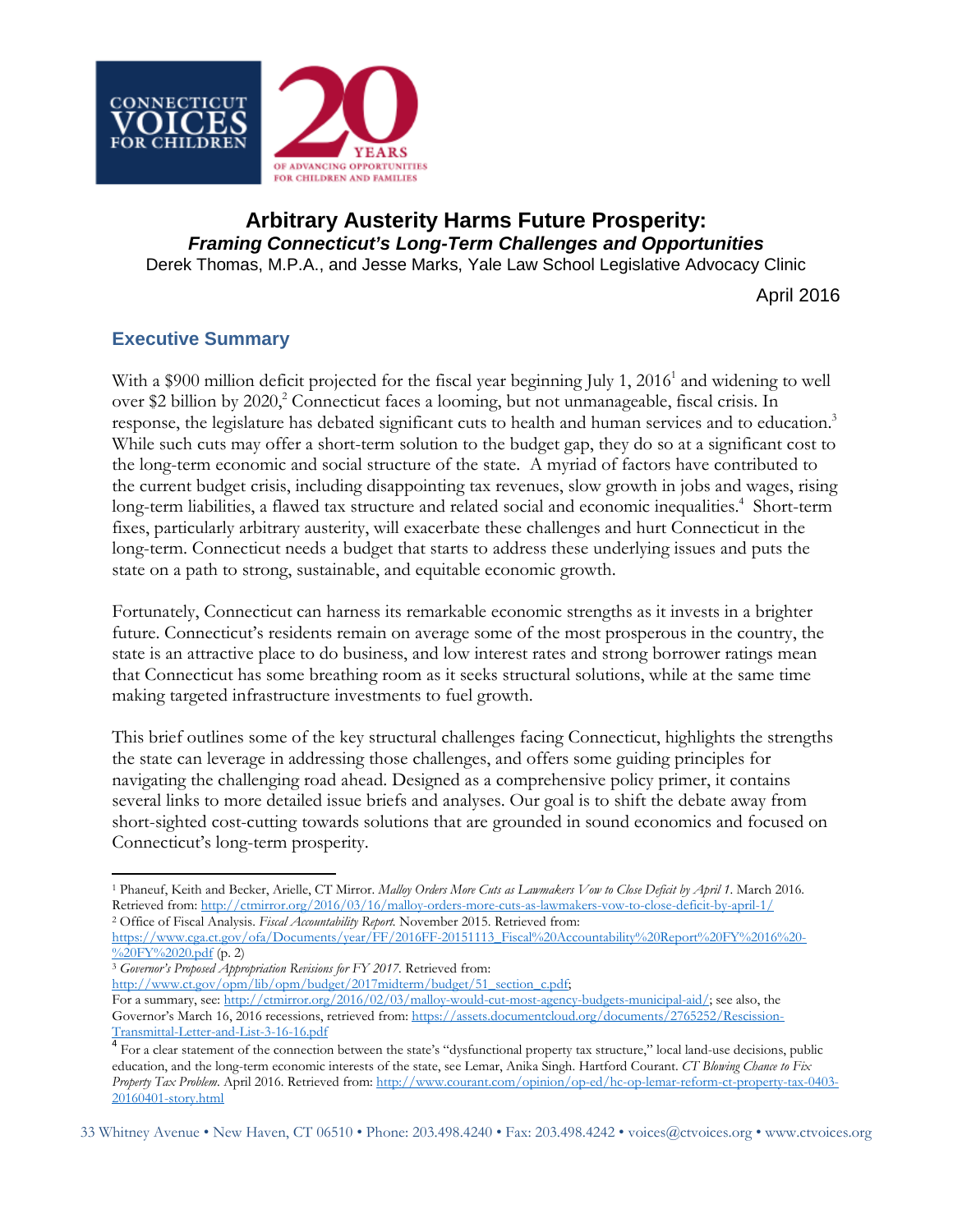# **SECTION 1: Connecticut's Fiscal Challenges are Structural – and They Will Require Solutions Measured in Years, not Months**

Connecticut's fiscal challenges trace back decades and will only grow worse if not addressed systematically. Among the largest challenges state lawmakers face: disappointing government revenues; rising long-term liabilities; persistent social, racial, geographic, and economic inequalities; and under-investment in areas critical to long-term prosperity.

## **1) Disappointing government revenues**

Over the past several decades, Connecticut has developed an unbalanced fiscal system, distinct in its reliance on municipality-level taxation and service delivery, its emphasis on raising revenue through an outdated sales tax, and its heavy use of tax expenditures as tools for economic policy. Although the strong economic growth of the late 1990s and mid 2000s papered over some of these vulnerabilities, the Great Recession and subsequent slow growth have harmed Connecticut's ability to pay for critical government services, harm that has in turn been multiplied by systemic weaknesses, including stagnant economic growth, a shift toward low-wage jobs and a dramatic growth in tax expenditures.

### *Stagnant economic growth*

The 2008 financial crisis appears to have hurt Connecticut's economy more than most states, and Connecticut has recovered more slowly as well. From 2002 to 2007, Connecticut's real wage expansion was roughly on pace with the rest of the nation.<sup>5</sup> After the recession, however, Connecticut's recovery has lagged all but eight states.

At least some of this difference may be attributed to the outsized role of the financial sector in the Connecticut economy and that sector's slow recovery from the 2008 financial crisis. According to data from the Bureau of Economic Analysis (BEA), real wages and salaries in the financial sector expanded by 5.6 percent per year from 2002 to 2007, accounting for nearly half of total wage and salaries growth during the period. Wages in this sector then plummeted by 12 percent during 2008 to 2009 before recovering some of those losses in 2009 to 2010, growing by 7.2 percent. More recently, however, the industry has again declined by an average of 0.6 per year from 2010 to 2014.<sup>6</sup> Decelerations in the government and health care sectors have further depressed Connecticut's wage growth. $7,8$ 

<http://bea.gov/iTable/iTable.cfm?reqid=9&step=3&isuri=1&903=13#reqid=9&step=3&isuri=1&903=13>

<sup>6</sup> This decline has occurred despite the state's aggressive spending to retain finance jobs through tax breaks and other incentives. That spending has included hundreds of millions of dollars in tax expenditures [\(http://trendct.org/2016/02/17/tracking](http://trendct.org/2016/02/17/tracking-government-subsidies-to-businesses-in-connecticut/)government-subsidies-to-businesses-in-[connecticut/\)](http://trendct.org/2016/02/17/tracking-government-subsidies-to-businesses-in-connecticut/), forgivable loans [\(http://www.courant.com/business/hc](http://www.courant.com/business/hc-ubs-to-stay-in-stamford-connecticut-20141031-story.html)-ubs-to-stay-instamford-[connecticut](http://www.courant.com/business/hc-ubs-to-stay-in-stamford-connecticut-20141031-story.html)-20141031-story.html), and other incentives, including state and local tax credits.

 $\overline{\phantom{a}}$ <sup>5</sup> Bureau of Economic Analysis regional personal income data ("Wages and Salaries by Industry" dataset). Retrieved from online tool at[: http://www.bea.gov/itable/iTable.cfm?ReqID=70&step=1#reqid=70&step=1&isuri=1;](http://www.bea.gov/itable/iTable.cfm?ReqID=70&step=1#reqid=70&step=1&isuri=1) adjusted for inflation using BEA's Implicit Price Deflator (GDP) estimates:

<sup>7</sup> Wages and salaries growth from "government and government enterprises" is down from 0.9% per year from 2002-2007 to -0.6% in

<sup>&</sup>lt;sup>8</sup> Connecticut's public sector employment has declined by roughly ten thousand jobs since 2010 after holding relatively flat in the preceding decade. Although a small drop in percentage terms (~1% of public sector employment), the impact of this decline is particularly heavily felt during lean economic times, when governments often spend more in efforts to boost their economies. For jobs data, see[: http://www1.ctdol.state.ct.us/lmi/sectors/Government.asp.](http://www1.ctdol.state.ct.us/lmi/sectors/Government.asp) For more on the role government spending can play in stimulating economies (and the negative implications of cutting government spending during periods of economic weakness), see, e.g., Bivens, Josh. Economic Policy Institute. *Another Reminder About the Stupidity of Austerity*. November 2014. Retrieved from: [http://www.epi.org/blog/reminder](http://www.epi.org/blog/reminder-stupidity-austerity/)-stupidity-austerity/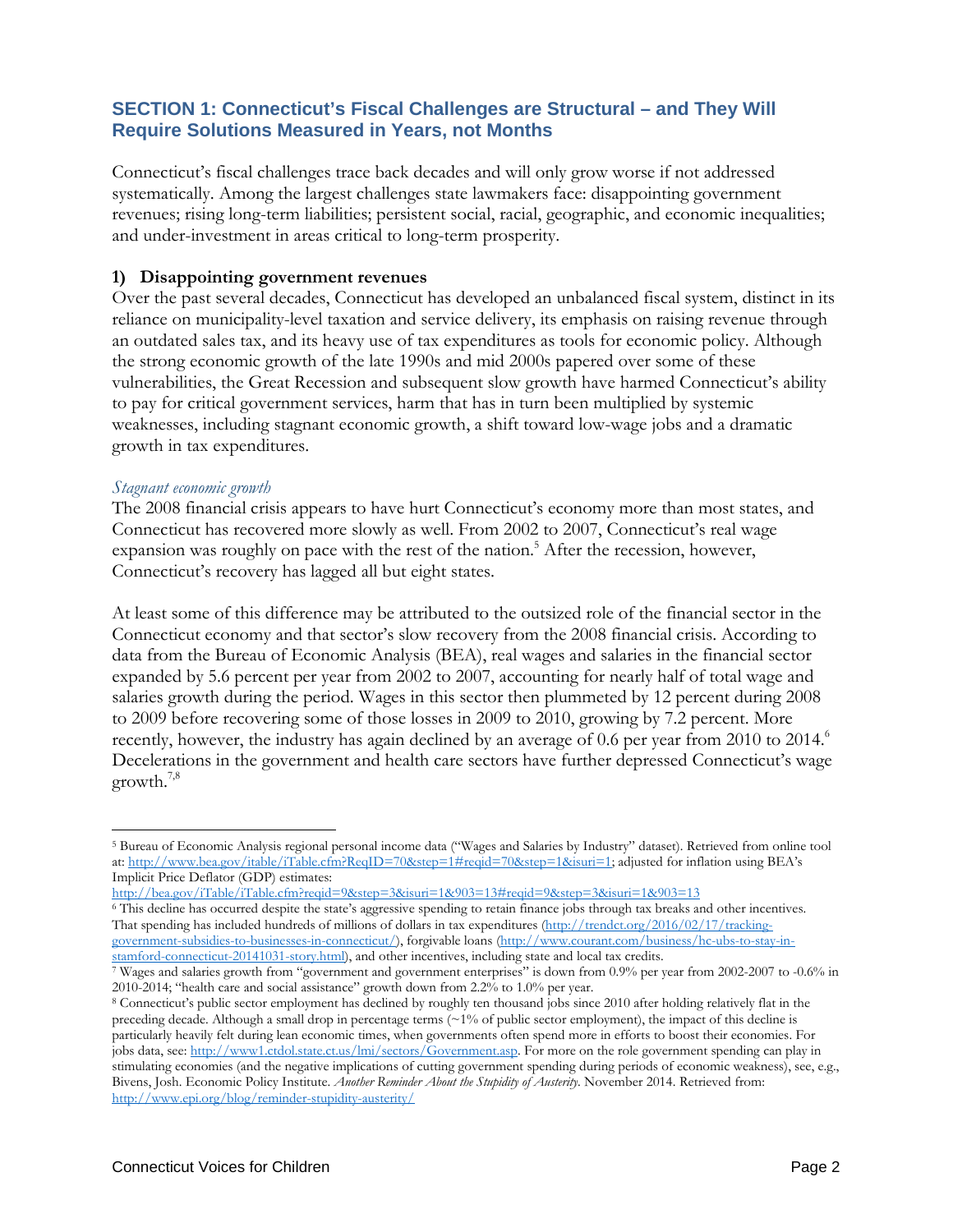

**Figure 1: Wage Growth Deceleration in Connecticut's Largest Sectors ('02-'07 vs '09-'14)**

Source: Department of Commerce, Bureau of Economic Analysis

Because income tax revenues make up 53 percent of the general fund,<sup>9</sup> Connecticut has been hurt particularly hard by the post-Recession slow growth in wages. It is unclear whether this disappointing growth represents a "new economic reality," as Governor Malloy suggested in this year's State of the State address, or merely the lingering aftershocks of a major financial crisis.

### *Rise of low-wage jobs*

Despite a declining unemployment rate, down to 5.5% from a high of 10% during the Great Recession,<sup>10</sup> residents have struggled to find jobs with salaries comparable to those they lost. Much of the country has suffered from this trend, but Connecticut has fared particularly poorly. Of Connecticut's nine largest employment sectors, employment in five have not recovered to pre-2008 levels, with job growth highest from 2008 to 2015 in the low-paying f leisure and hospitality sector.<sup>11</sup>

| Industry                             | Jan 2008 - June 2015 Change | 2014 Average Annual Pay |
|--------------------------------------|-----------------------------|-------------------------|
| Manufacturing                        | $-15\%$                     | \$81,393                |
| Information                          | $-14\%$                     | \$93,027                |
| Financial activities                 | $-9\%$                      | \$146,597               |
| Construction                         | $-3\%$                      | \$61,052                |
| Trade, transportation, and utilities | $-3\%$                      | \$47,564                |
| Service providing                    | $5\%$                       | \$62,929                |
| Professional and business services   | $8\%$                       | \$84,715                |
| Education and health services        | 13%                         | \$51,947                |
| Leisure and hospitality              | 26%                         | \$20,847                |

**Figure 2: Connecticut Industry Growth – January 2008 - June 2015, and Average Annual Pay**

**Source:** Bureau of Labor Statistics, Quarterly Census of Employment and Wages

l

<sup>9</sup> Office of Fiscal Analysis. *State Budget Projections*. March 28, 2016. Retrieved from: <sup>10</sup> As of February, the last month for which data is available. From Connecticut Department of Labor data. Retrieved from: <http://www1.ctdol.state.ct.us/lmi/unempratectus.asp>

<sup>&</sup>lt;sup>11</sup> More than half of the state job growth from 2010 to 2014 came in the form of jobs paying in the bottom quintile of wages. See Kennedy et. al. Connecticut Association of Human Services. *The Economic and Fiscal Impact of Low-Wage Work in Connecticut*. April 2015. Retrieved from: http://cahs.org/wp-[content/uploads/2015/04/issueBriefCT6.pdf](http://cahs.org/wp-content/uploads/2015/04/issueBriefCT6.pdf)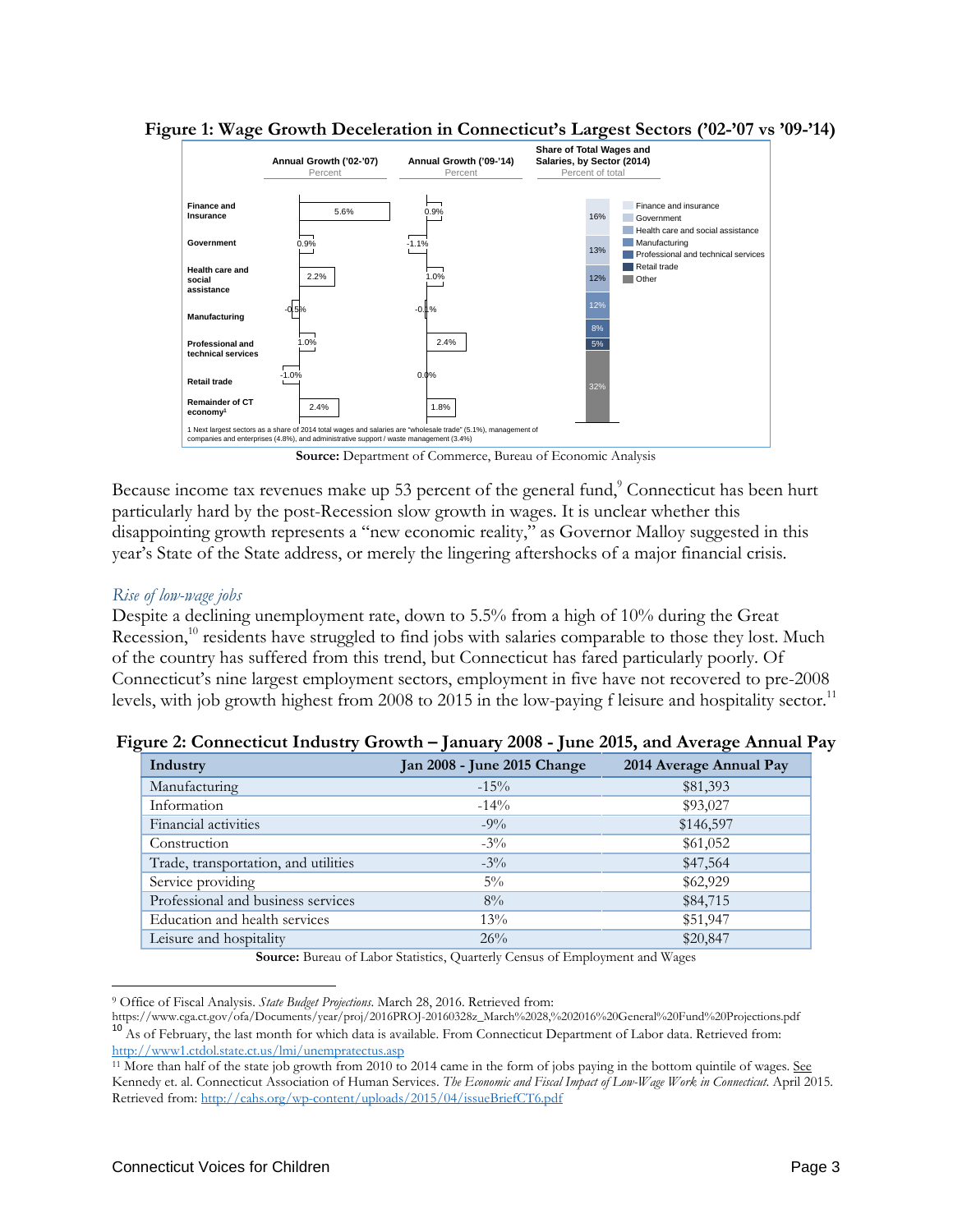Although this economic shift has been felt most acutely by those forced into lower-paying jobs, the entire state is impacted by the low-wage job swap. First, as low-wage jobs have grown more quickly than high-paying ones, state revenue streams have been hurt by decreasing income tax revenues. Second, some of the largest and most profitable employers in industries that have seen the strongest growth during the recovery are relying on public assistance programs to supplement the low wages they pay their employees. Increased reliance by low-wage employers on work-support programs shifts costs to the state, contributing to budget shortfalls and threatening those very programs that provide working families a ladder into the middle class.<sup>12</sup>

#### *Growth of tax expenditures*

Unlike spending on schools, hospitals, and transportation, there will be little public debate during this year's budget negotiations on the \$7.2 billion of revenue lost to tax expenditures. Tax expenditures reduce the amount of taxes that individuals and businesses owe in order to advance certain public policy goals, including making our tax code fairer and incentivizing the behavior of individuals and businesses. Once tax expenditures are enacted, however, they are rarely reviewed and typically become a permanent cost to the state – even when changing economic conditions or policy priorities would suggest that they should be modified or repealed. Connecticut' failure to review tax expenditures on a regular basis and to repeal those that are no longer serving their desired purposes has deepened the state's fiscal hole.

Tax expenditures have gradually increased from \$4.2 billion in 2000 to nearly \$7.2 billion in 2017, driven primarily by growing expenditures tied to the sales and use tax.





#### **Source**: Voices Analysis of Office of Fiscal Analysis Tax Expenditure Reports.

l <sup>12</sup> Such programs include the earned income tax credit, childcare, and health coverage. See our *Testimony Supporting S.B. 391: An Act Concerning The Recoupment Of State Costs Attributable To Low-Wage Employers:* 

[http://www.ctvoices.org/sites/default/files/030816\\_humansvc\\_sb391\\_lowwages.pdf](http://www.ctvoices.org/sites/default/files/030816_humansvc_sb391_lowwages.pdf)

<sup>13</sup> See our brief, *Reviewing Tax Expenditures: Improving Transparency and Accountability in Over \$7 Billion of Off-the-Books Public Spending: <http://www.ctvoices.org/publications/reviewing-tax-expenditures-improving-transparency-and-accountability-over-7-billion-boo>*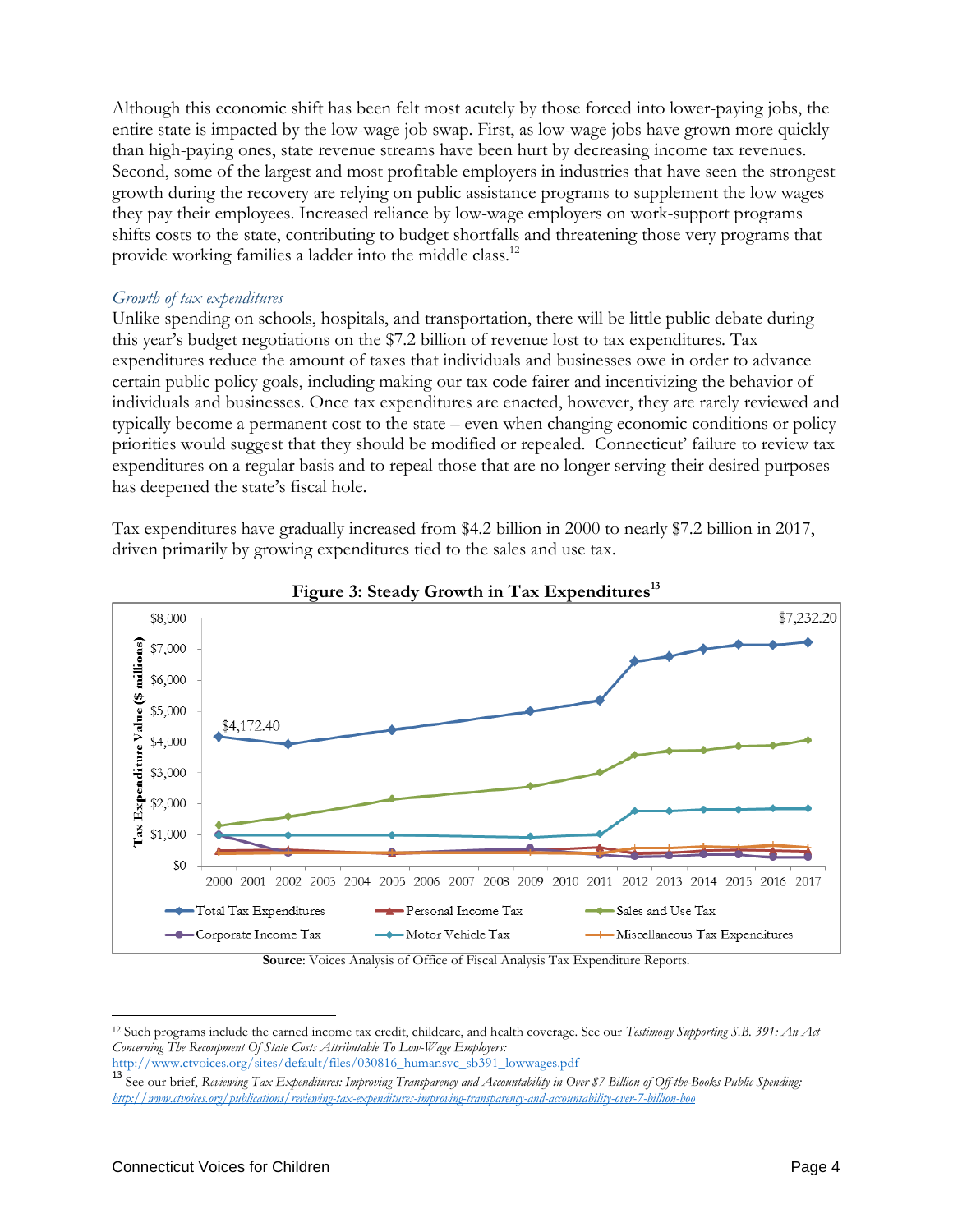Use of corporate credits has also grown significantly over the past few decades, as lawmakers seek to attract and retain businesses. In 2003, corporate taxpayers claimed \$93.1 million in tax credits, but by 2012 that number had increased to \$151.4 million.<sup>14</sup> In 2013, the value of those tax credits carried forward totaled \$2.5 billion. Such credits have been concentrated in some of Connecticut's worstperforming sectors, including manufacturing and finance, raising questions about the credits' efficacy. 15

Many other Connecticut companies barely pay any taxes at all.<sup>16</sup> For instance, more than 160,000 Connecticut companies operating as LLCs, LLPs, S corporations, and other pass-throughs pay just a nominal business entity tax of \$250 every two years.<sup>17,18</sup>

Before the personal income tax system was adopted during the 1992 fiscal year, Connecticut collected a large share of its general fund revenues from corporate taxes (13.2 percent in 1991).<sup>19</sup> However, an expanding number of tax expenditures, combined with already-low tax rates, have led to corporate income tax collections totaling less than 4 percent of overall tax collections, significantly less than New York (6 percent) and Massachusetts (9 percent).<sup>20, 21</sup>

# **2) Rising long-term liabilities**

Connecticut is struggling under the burden of long-term financial obligations that were in some cases made decades ago – and will take additional decades to address. For instance, many of Connecticut's pension promises were made more than 30 years ago and have been consistently under-funded in the years since. Unfunded state employee pension liabilities have grown rapidly from \$3.2 billion in 1992 to \$14.9 billion in 2014, while unfunded teachers' pension liabilities grew from \$2.6 billion to \$10.8 billion during the same period.<sup>22</sup> More than half of state employee pension liabilities are for "tier 1" employees, or those hired before July 1, 1984, while nearly all of the unfunded teachers' pension liabilities are for teachers hired before 1979.<sup>23</sup> The state has failed to fund those programs in the decades since, increasing the burden placed on this and future generations to pay for workers who, in many cases, retired years ago.<sup>24</sup>

 $\overline{\phantom{a}}$ <sup>14</sup> Luna, LeAnn and Murray, Matthew. Presentation to CT Tax Panel. *An Evaluation of Connecticut's Corporate Income Tax*. October 2015. Retrieved from: https://www.cga.ct.gov/ofa/Documents/year/proj/2016PROJ-

<sup>20160328</sup>z\_March%2028,%202016%20General%20Fund%20Projections.pdf (p. 32)

<sup>&</sup>lt;sup>15</sup> According to Good Jobs First, tax credits also typically find their way to large corporations rather than the small businesses they are often designed to support LeRoy et. al. Good Jobs First. *Shortchanging Small Business.* October 2015. Retrieved from: <http://www.goodjobsfirst.org/sites/default/files/docs/pdf/shortchanging.pdf>

<sup>16</sup> For example, Purdue Pharma, the maker of the pain medication, OxyContin.

<sup>17</sup> CT Department of Revenue Services. *Fiscal Year 2014-2015 Annual Report.* Retrieved from:

[www.ct.gov/drs/lib/drs/research/annualreport/drs\\_fy15\\_annual\\_report.pdf](http://www.ct.gov/drs/lib/drs/research/annualreport/drs_fy15_annual_report.pdf) (p. 15)

<sup>&</sup>lt;sup>18</sup> The dramatic transformation in the structure of business activity (54.2% of U.S. business income in 2011 was earned in the pass-through sectors, compared to only 20.7% in 1980) "accounts for much of the rise in inequality." Wessel, David. Wall St. Journal. *Surprising Data on Who Owns U.S. Firms & How Much They Pay in Taxes*. September 2015. Retrieved from: [http://blogs.wsj.com/washwire/2015/09/24/surprising](http://blogs.wsj.com/washwire/2015/09/24/surprising-data-on-who-owns-u-s-firms-and-how-much-they-pay-in-taxes/)data-on-who-owns-u-s-firms-and-how-much-they-pay-in-[taxes/](http://blogs.wsj.com/washwire/2015/09/24/surprising-data-on-who-owns-u-s-firms-and-how-much-they-pay-in-taxes/)

<sup>&</sup>lt;sup>19</sup> Corporation business taxes were calculated in FY 1991 as the greater (1) of 11.5% of net income proportioned to CT or (2) 0.31% of the average value of capital stock and surplus reserves, plus a 20% surtax. The State Budget for the 1990-1991 Fiscal Year. Retrieved from: https://www.cga.ct.gov/ofa/Documents/year/BB/1991BB-[19900701\\_FY%2091%20Connecticut%20State%20Budget.pdf.](https://www.cga.ct.gov/ofa/Documents/year/BB/1991BB-19900701_FY%2091%20Connecticut%20State%20Budget.pdf) (p. 19-20)

<sup>20</sup> Luna, LeAnn and Murray, Matthew. Presentation to CT Tax Panel. *An Evaluation of Connecticut's Corporate Income Tax*. October 2015: [https://www.cga.ct.gov/fin/tfs%5C20140929\\_State%20Tax%20Panel%5C20151013/Connecticut%20business%20taxes.pdf](https://www.cga.ct.gov/fin/tfs%5C20140929_State%20Tax%20Panel%5C20151013/Connecticut%20business%20taxes.pdf) (p.30)

<sup>&</sup>lt;sup>21</sup> Recognizing the problem, Connecticut lawmakers have started to act. In the summer of last year, lawmakers passed a bill limiting tax credits for future years to 50.01% of pre-credit tax liability (down from 70% prior to the bill's passage). Luna (p. 32) <sup>22</sup> Office of Policy & Management. *Fiscal Accountability Report: Fiscal Years 2016-2020.* November, 2015. Retrieved from:

[http://www.ct.gov/opm/lib/opm/budget/fiscalaccountability/fiscal\\_accountability\\_november2015.pdf.](http://www.ct.gov/opm/lib/opm/budget/fiscalaccountability/fiscal_accountability_november2015.pdf) (p. 34-35)

<sup>23</sup> Aubry, Jean-Pierre and Munnell, Alicia. *Final Report on State Employees Retirement System and Teachers' Retirement System*. November, 2015. Retrieved from: [https://assets.documentcloud.org/documents/2511156/final](https://assets.documentcloud.org/documents/2511156/final-report-on-ct-sers-and-trrs-11-6-2015-boston.pdf)-report-on-ct-sers-and-trrs-11-6-2015-boston.pdf.

<sup>&</sup>lt;sup>24</sup> According to a recent report from the Center for Retirement Research at Boston College that was commissioned by OPM, this funding gap is driven by a few factors: (1) legacy costs from benefits promised before the systems were pre-funded in the 1970s and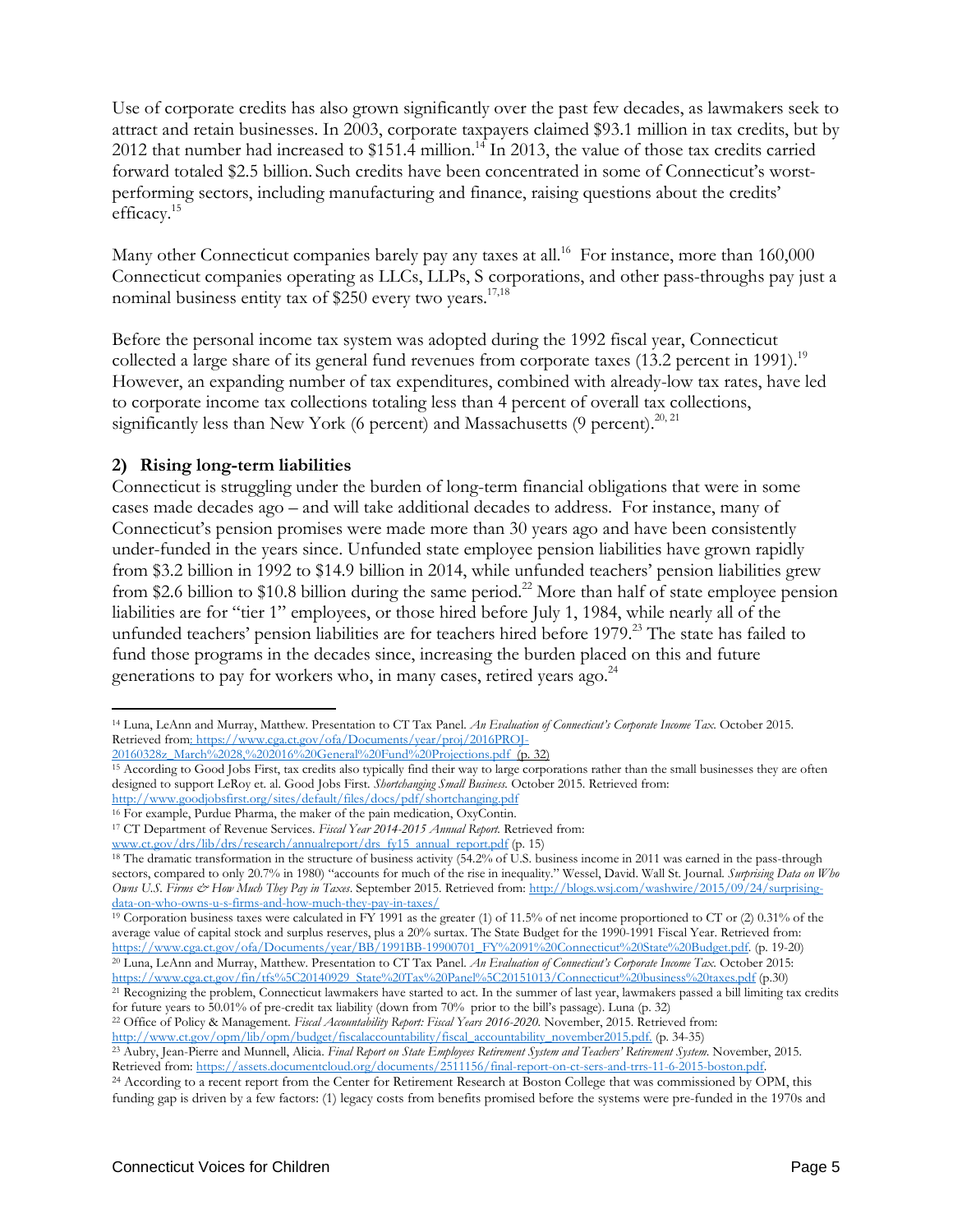|                                                                           |                                   | <b>Cumulative Unfunded Liabilities</b> |                 |                    |
|---------------------------------------------------------------------------|-----------------------------------|----------------------------------------|-----------------|--------------------|
| Change in Unfunded Pension Liabilities, by Two-Year<br>Period (1992-2014) |                                   | <b>State</b><br><b>Employees</b>       | <b>Teachers</b> | Total <sup>1</sup> |
|                                                                           | State Employees Teachers' Pension |                                        |                 |                    |
| 1992-1994                                                                 | \$0.4 B                           | \$3.4 B                                | \$2.6 B         | \$6.0 B            |
| 1994-1996                                                                 | \$0.5 B                           | \$3.5 B                                | \$3.0 B         | \$6.5 B            |
| 1996-1998                                                                 | \$0.6 B                           | \$3.9 B                                | \$3.2 B         | \$7.1 B            |
| $-$0.6 B$<br>1998-2000                                                    |                                   | \$4.3 B                                | \$2.2 B         | \$6.5 B            |
| 2000-2002                                                                 | \$1.3 B                           | \$4.5 B                                | \$3.3 B         | \$7.8 B            |
| 2002-2004                                                                 | \$4.3 B                           | \$6.9 B                                | \$5.2 B         | \$12.1 B           |
| 2004-2006                                                                 | \$2.7 B                           | \$7.9 B                                | \$6.9 B         | \$14.8 B           |
| 2006-2008                                                                 | \$1.0 B                           | \$9.3 B                                | \$6.5 B         | \$15.8 B           |
| 2008-2010                                                                 | \$5.0 B                           | \$11.7 B                               | \$9.1 B         | \$20.8 B           |
| 2010-2012                                                                 | \$3.6 B                           | \$13.3 B                               | \$11.1 B        | \$24.4 B           |
| 2012-2014                                                                 | \$1.3 B                           | \$14.9 B                               | \$10.8 B        | \$25.7 B           |
| 1 Decimals may not match due to rounding                                  |                                   |                                        |                 |                    |



**Source:** Office of Policy & Management. Fiscal Accountability Report: Fiscal Years 2016-2020.

Governor Malloy,<sup>25</sup> Treasurer Denise Nappier,<sup>26</sup> and Comptroller Kevin Lembo<sup>27</sup> have all put forward proposals for paying down these obligations. The question at the core of the debate is how best to spread this burden over time. Regardless of the ultimate decision, all plans will require the state's contribution to increase significantly from the \$1.5 billion paid last fiscal year and continuing for at least the next few decades.<sup>28</sup> In addition to these pension difficulties, the state's bonded indebtedness is in excess of \$22 billion, unfunded liabilities for state employee post-retirement health and life insurance are almost \$20 billion, and unfunded liabilities for teachers' post-retirement health and life insurance add another \$2.4 billion.

 $\overline{\phantom{a}}$ 

<sup>1980</sup>s (estimated at \$9.3 billion); (2) inadequate contributions (\$4.7 billion); (3) differences between actual and assumed investment returns (actually a windfall of \$5.4 billion from 1985-2000, but a shortfall of \$8.9 billion since 2000); and (4) changes in retirement behavior, partially in response to early retirement incentive programs (\$4.1 billion, with roughly \$1.5 billion due to the early retirement incentive programs). Aubry, Jean-Pierre and Munnel, Alicia. Center for Retirement Research at Boston College. *Final Report on Connecticut's State Employees Retirement System and Teachers' Retirement System.* November, 2015. Retrieved from: [http://crr.bc.edu/wp](http://crr.bc.edu/wp-content/uploads/2015/11/Final-Report-on-CT-SERS-and-TRS_November-2015.pdf)[content/uploads/2015/11/Final](http://crr.bc.edu/wp-content/uploads/2015/11/Final-Report-on-CT-SERS-and-TRS_November-2015.pdf)-Report-on-CT-SERS-and-TRS\_November-2015.pdf

<sup>25</sup> Governor Malloy's proposal would spread payments out over a longer period by splitting the pension program into two funds: one for those state employees hired before 1984 and another for those hired after. The governor would then convert the former into a "pay as you go" plan, allowing contributions to be made only when they are needed to pay retirees. This would stretch contributions all the way into the 2040s and, potentially, the mid-2050s, although at a lower annual rate than current plans (see [http://ctmirror.org/2015/10/28/malloy](http://ctmirror.org/2015/10/28/malloy-calls-for-pension-changes-business-tax-cuts/)-calls-for-pension-changes-business-tax-cuts/).

<sup>26</sup> State Treasurer Nappier would continue to work towards pre-funding state pension obligations, allowing Connecticut to benefit from investment returns. Her analysis disagrees with the governor's on the likely investment earnings that the state could anticipate, with her estimates more optimistic than the Governor's (se[e https://www.documentcloud.org/documents/2646513](https://www.documentcloud.org/documents/2646513-Funding-CT-s-Pension-Liabilities-Analysis-of.html)-Funding-CT-s-Pension-[Liabilities](https://www.documentcloud.org/documents/2646513-Funding-CT-s-Pension-Liabilities-Analysis-of.html)-Analysis-of.html; [http://ctmirror.org/2015/12/10/treasurer](http://ctmirror.org/2015/12/10/treasurer-offers-alternative-vision-for-state-pension-fix/)-offers-alternative-vision-for-state-pension-fix/). <sup>27</sup> State Comptroller Lembo offers a compromise approach, getting ahead of projected contributions by about \$550 million in the next few years, then reducing payments below current projections in the 2020s and early 2030s. Finally, Connecticut would pay \$8 billion extra between 2033 and 2041 (see [http://www.osc.ct.gov/pension/docs/PensionFunding\\_Whitepaper.pdf](http://www.osc.ct.gov/pension/docs/PensionFunding_Whitepaper.pdf); [http://ctmirror.org/2016/01/14/lembo](http://ctmirror.org/2016/01/14/lembo-offers-a-detailed-plan-to-cope-with-pension-costs/)-offers-a-detailed-plan-to-cope-with-pension-costs/).

<sup>28</sup> Phaneuf, Keith. CT Mirror. *Lembo Offers Detailed Plan to Cope With Pension Costs*. January, 2016. Retrieved from: [http://ctmirror.org/2016/01/14/lembo](http://ctmirror.org/2016/01/14/lembo-offers-a-detailed-plan-to-cope-with-pension-costs/)-offers-a-detailed-plan-to-cope-with-pension-costs/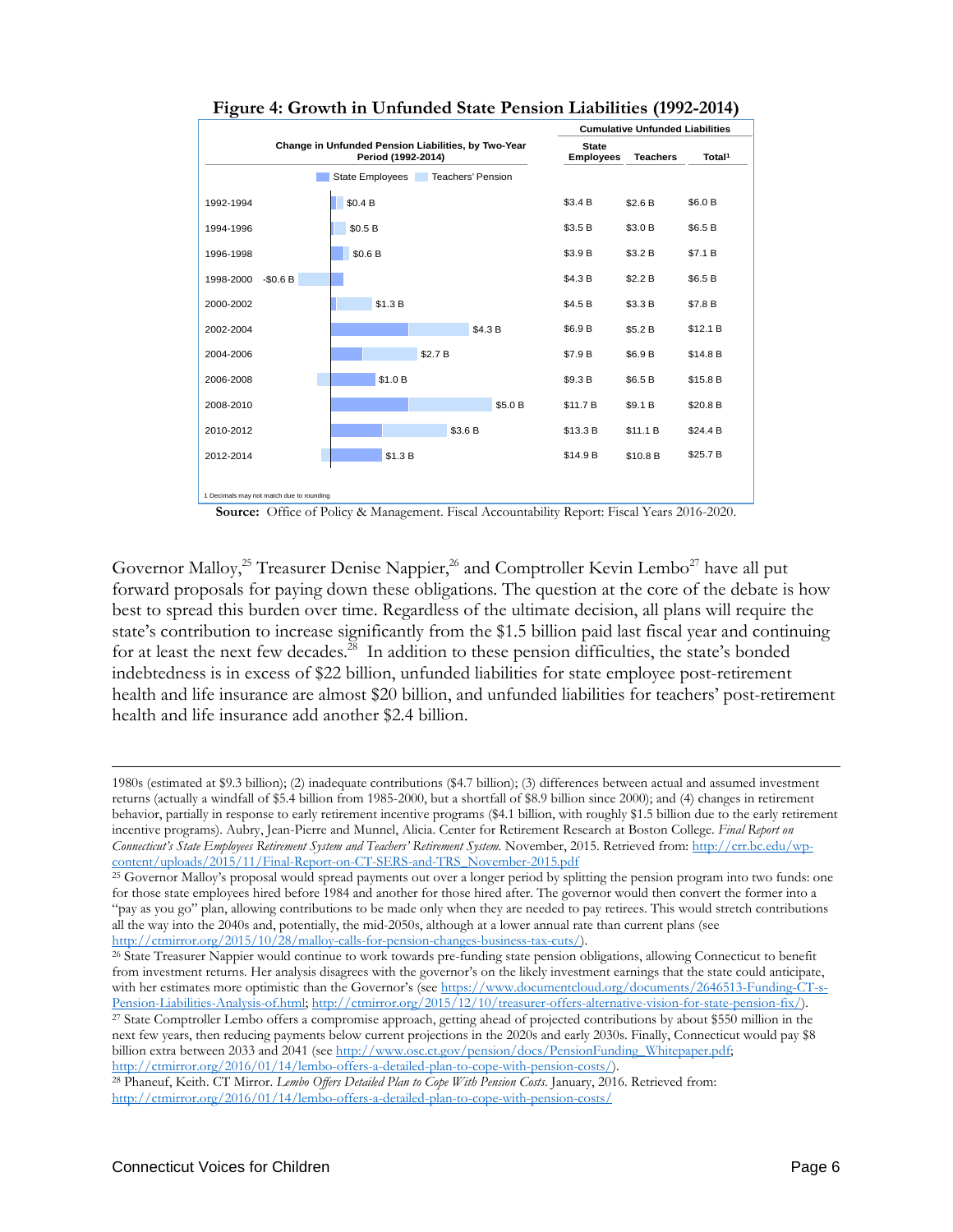Part of the reason that these liabilities have snowballed is the skewed incentive structure created by the state's "balanced budget" laws. Because bonded debt and long-term pension and health liabilities do not fall under the annual operating budget, they provide a short-term release valve for budgetary pressures, albeit with gradually increasing long-term consequences.

# **3) Persistent social, racial, geographic, and economic inequalities**

Though state and local investments in high-quality public services, such as health care and education, contribute to overall levels of prosperity that compare well to the rest of the nation, the story is vastly different for many residents.<sup>29</sup>

Poverty rates for black residents (20.8 percent) and Hispanic residents (26.5 percent) are three to four times that of white residents (6.1 percent). Among children, the disparity is even wider: 5.6 percent of white children live in poverty, and, alarmingly, 30.5 percent of black children and 33.5 percent of Hispanic children live in poverty. Across town lines, more than a third of all individuals and nearly half of Hartford's children live in poverty (three times the state child poverty rate of 14.8 percent and 25 times that of some of the state's wealthiest towns). Even *within* towns, racial disparities exist: in West Hartford, the poverty rate for blacks is more than 23 percentage points higher than that of whites. Statewide, Connecticut's income gap is the second largest in the nation just behind New York – the average income of the highest 1 percent of earners is 51 times greater than the average income of everyone else.<sup>30,31</sup>

Connecticut's disparities stretch beyond just income, as they also affect residents' health and education. The state's poor-non-poor K-12 education achievement gaps are among the nation's worst, levels of educational attainment differ significantly by race,<sup>32</sup> and student performance varies by school and school district.<sup>33</sup> Health outcomes also vary significantly by race, ethnicity, income, place of birth, and place of residence.<sup>34</sup> These disparities represent more than lost opportunities for individual low income parents and children. They also create an overall drag on the economy by limiting the productive potential of swaths of the population.<sup>35</sup> Children in Bridgeport whose parents' earnings are in the bottom income quintile have a slim 7.9 percent chance of growing up to earn in the top quintile, representing clear untapped productive potential – not to mention an inherently unfair situation. 36,37

l <sup>29</sup> See our *Mapping Disparities by Race and Place Maps*: [http://www.ctvoices.org/publications/mapping](http://www.ctvoices.org/publications/mapping-disparities-race-and-place)-disparities-race-and-place <sup>30</sup> Sommeiller, Estelle and Price, Mark. Economic Policy Institute. *The Increasingly Unequal States of America.* January, 2015. Retrieved from[: http://www.epi.org/publication/income](http://www.epi.org/publication/income-inequality-by-state-1917-to-2012/)-inequality-by-state-1917-to-2012/

<sup>31</sup> U.S. Census Bureau, American Fact Finder. *1 Year Estimate of Gini Index Of Income Inequality*. *R*etrieved from:

http://factfinder.census.gov/faces/tableservices/jsf/pages/productview.xhtml?pid=ACS\_14\_1YR\_B19083&prodTyp e=table <sup>32</sup> United States Department of Education, National Center for Education Statistics*,* NAEP (National Assessment of Educational Progress) Data Explorer. Retrieved from[: http://nces.ed.gov/nationsreportcard/naepdata/](http://nces.ed.gov/nationsreportcard/naepdata/)

<sup>33</sup> Connecticut Department of Education. *Data Interaction for Connecticut Mastery Test (4th Generation)*. Retrieved from: [http://solutions1.emetric.net/cmtpublic/Index.aspx;](http://solutions1.emetric.net/cmtpublic/Index.aspx) Connecticut Council for Education Reform. *Gap in Your District.* Retrieved from: [http://ctedreform.org/gap](http://ctedreform.org/gap-in-your-district/)-in-your-district/

<sup>34</sup> Connecticut Department of Public Health. *Healthy Connecticut 2020: State Health Assessment*. March 2014. [www.ct.gov/dph/lib/dph/state\\_health\\_planning/sha](http://www.ct.gov/dph/lib/dph/state_health_planning/sha-ship/hct2020/hct2020_state_hlth_assmt_032514.pdf)-ship/hct2020/hct2020\_state\_hlth\_assmt\_032514.pdf

<sup>35</sup> The Economist. *The Economist Explains: How Inequality Affects Growth*. June 2015. Retrieved from:

[http://www.economist.com/blogs/economist](http://www.economist.com/blogs/economist-explains/2015/06/economist-explains-11)-explains/2015/06/economist-explains-11; Poulin, Stephanie. Connecticut Department of Public Health. *Cost of Disparity Analysis*. April, 2014. Retrieved from:

[www.ct.gov/dph/lib/dph/hems/health\\_equity/ct\\_costdisparity\\_apr2014\\_web.pdf;](http://www.ct.gov/dph/lib/dph/hems/health_equity/ct_costdisparity_apr2014_web.pdf) LaVeist et al. International Journal of Health Services. *Estimating the economic burden of racial health inequalities in the United States*. 2011, 41(2): 231-238; Woolf et al. American Journal of Public Health. *The health impact of resolving racial disparities: An analysis of US mortality data*. 2004, 94(12): 2078-2081

<sup>&</sup>lt;sup>36</sup> Harvard Equality of Opportunity Project. *Causal effects of the 100 Largest Counties on Household Income in Adulthood*. Retrieved from: http://www.equality-of-[opportunity.org/index.php/city](http://www.equality-of-opportunity.org/index.php/city-rankings/city-rankings-all)-rankings/city-rankings-all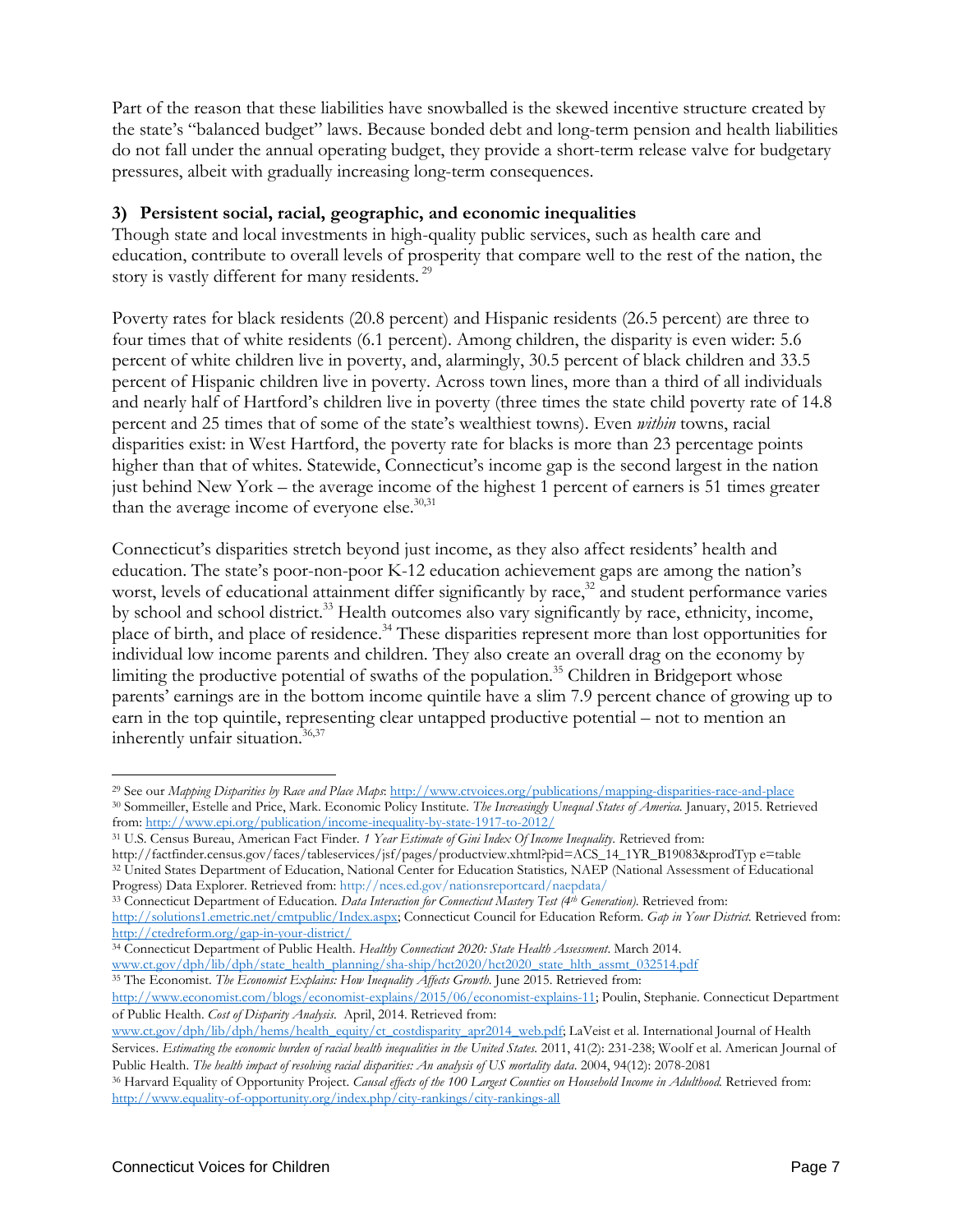These gaps in income, wealth, mobility, and well-being are not the result of mere chance. Rather, they are the result of longstanding policy decisions, particularly an over reliance on the property tax to finance all local functions - a decision that has contributed to vast discrepancies in opportunity, massive inefficiencies, residential segregation, and decreased economic competitiveness as a state.<sup>3</sup>

#### **4) Under-investment in areas critical to long-term prosperity**

A decline in human and infrastructure investments may further harm Connecticut's long-term potential.

Connecticut's human capital is one area of concern. Every year, Connecticut Voices for Children tracks trends in the state's spending on education and health and human services (the "Children's Budget"). Two decades ago, nearly 40 percent of the budget went to young people. Today, that is down to 30 percent. Diminished investment in the education and health of today's children – particularly at a time of still-increasing and record-high poverty – puts tomorrow's prosperity at risk.39



**Figure 5: Children's Budget Spending Has Declined as a Share of the General Fund**

Connecticut's higher education system has suffered from a similar de-prioritization. In 1998, the state funded almost 45 percent of the UConn system's operating costs, a number that dropped to 30 percent by 2015.40 This has required students to foot more and more of the bill, with in-state tuition currently at almost \$14,000 per year, roughly double what it was in 1998, after adjusting for inflation.<sup>41</sup> Out of state students, meanwhile, now pay almost \$35 thousand per year in tuition, 75 percent more than they did in 1998. The rest of the state's higher education system has faced similar financial challenges, though with less ability to relieve some of that burden through charging out-ofstate students more.<sup>42</sup>

<sup>39</sup> See our issue brief, "The Children's Budget: Investing in Our Future": [http://www.ctvoices.org/publications/childrens](http://www.ctvoices.org/publications/childrens-budget-investing-our-future)-budget[investing](http://www.ctvoices.org/publications/childrens-budget-investing-our-future)-our-future

l <sup>37</sup> Chetty et. al.. NBER Working Paper No. 19843. *Where is the Land of Opportunity? The Geography if Intergenerational Mobility in the United* 

*States*. Retrieved from[: http://www.nber.org/papers/w19843](http://www.nber.org/papers/w19843) (p. <sup>38</sup> Lemar, Anika Singh. Hartford Courant. *CT Blowing Chance to Fix Property Tax Problem.* April 2016. Retrieved from: [http://www.courant.com/opinion/op](http://www.courant.com/opinion/op-ed/hc-op-lemar-reform-ct-property-tax-0403-20160401-story.html)-ed/hc-op-lemar-reform-ct-property-tax-0403-20160401-story.html

<sup>40</sup> Thomas, Jacqueline. CT Mirror. *Higher Education Cut, Local School Aid Flat in Malloy Budget.* February 2015. Retrieved from: [http://ctmirror.org/2015/02/18/higher](http://ctmirror.org/2015/02/18/higher-education-cut-local-school-aid-flat-in-malloy-budget/)-education-cut-local-school-aid-flat-in-malloy-budget/

<sup>41</sup> Thomas, Jacqueline and Chang, Alvin. CT Mirror. *The State of UConn in 15 Charts*. June, 2015. Retrieved from: [http://ctmirror.org/2015/06/29/the](http://ctmirror.org/2015/06/29/the-state-of-uconn-in-15-charts/)-state-of-uconn-in-15-charts/

<sup>42</sup> See, e.g.: Megan, Kathleen. Hartford Courant. *Plan Would Hike Tuition Again at Connecticut State Universities, Community Colleges*. March 28, 2016. Retrieved from: [http://www.courant.com/education/hc](http://www.courant.com/education/hc-state-universities-tuition-increase-0324-20160323-story.html)-state-universities-tuition-increase-0324-20160323-story.html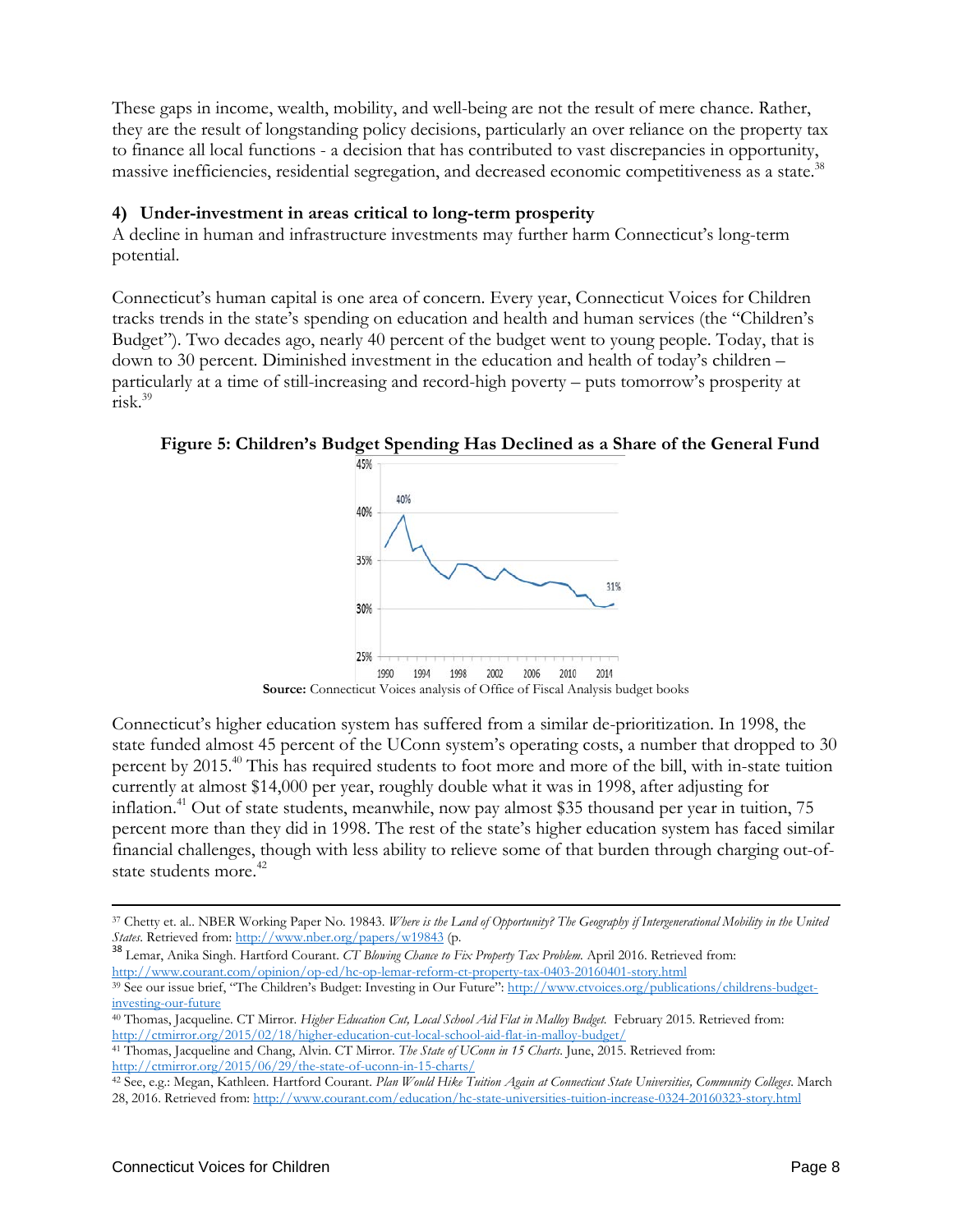Notwithstanding recent investments, Connecticut has also consistently under-invested in other forms of capital, particularly its physical infrastructure. State and local infrastructure spending as a share of state GDP have consistently trailed both the national average and peer states, while declining further in recent years.<sup>43, 44</sup>



**Figure 6: State and Local Infrastructure Spending as a Percent of GDP, 2002 - 2013**

This spending decline has contrasted with the state's growing need for infrastructure investments. According to the American Society of Civil Engineers' (ASCE) 2013 Report Card, 41 percent of Connecticut's roads are in poor condition (costing motorists \$1.6 billion a year).<sup>45,46</sup> In addition, the ASCE's report card identifies \$2.6 billion in school infrastructure funding needs, \$3.6 billion in wastewater infrastructure, and \$84 million in park system improvements. National research shows that neglected infrastructure can have a disproportionate impact on the state's poorest residents, exacerbating existing geographic inequalities.<sup>47,48</sup>

 $\overline{\phantom{a}}$ 

**Source:** National Association of State Budget Officers (NASBO)

<sup>43</sup> See our blog post, "Building Connecticut's Future:" [http://www.ctvoices.org/blog/20160318/building](http://www.ctvoices.org/blog/20160318/building-connecticuts-future)-connecticuts-future

<sup>&</sup>lt;sup>44</sup> The Federal Highway Administration estimates that 34% of CT bridges are either "structurally deficient" or "functionally obsolete." (se[e http://ctbythenumbers.info/2016/03/23/ct](http://ctbythenumbers.info/2016/03/23/ct-ranks-10th-in-percentage-of-structurally-deficient-functionally-obsolete-bridges/)-ranks-10th-in-percentage-of-structurally-deficient-functionally-obsolete-bridges/) 45 American Society of Civil Engineers. 2013 Report Card: [http://www.infrastructurereportcard.org/connecticut/connecticut](http://www.infrastructurereportcard.org/connecticut/connecticut-overview/)[overview/](http://www.infrastructurereportcard.org/connecticut/connecticut-overview/)

<sup>46</sup> Additionally, the Federal Highway Administration estimates that 34% of Connecticut's bridges are either "structurally deficient" or "functionally obsolete." (se[e http://ctbythenumbers.info/2016/03/23/ct](http://ctbythenumbers.info/2016/03/23/ct-ranks-10th-in-percentage-of-structurally-deficient-functionally-obsolete-bridges/)-ranks-10th-in-percentage-of-structurally-deficient[functionally](http://ctbythenumbers.info/2016/03/23/ct-ranks-10th-in-percentage-of-structurally-deficient-functionally-obsolete-bridges/)-obsolete-bridges/)

<sup>47</sup> Nationally, in areas where 75% or more of students are eligible for free and reduced lunch, 60%of schools are in need of repair. Low-income neighborhoods often also have a higher share of potentially poisonous lead pipes. In most cases, these disparities are best addressed at the state level, since the municipalities themselves are usually poorer. This is particularly true where municipalities are reliant on property taxes to fund infrastructure investment and upkeep. Center on Budget and Policy Priorities*. It's Time for States to Invest in Infrastructure*. February 2016. Retrieved from: [http://www.cbpp.org/research/state](http://www.cbpp.org/research/state-budget-and-tax/its-time-for-states-to-invest-in-infrastructure)-budget-and-tax/its-time-for-states-toinvest-in-[infrastructure](http://www.cbpp.org/research/state-budget-and-tax/its-time-for-states-to-invest-in-infrastructure)

<sup>48</sup> Connecticut has started to make progress in addressing its infrastructure needs. The Governor's "Let's Go CT!" plan sets a longterm vision for infrastructure improvements, including a new rail connection between New Haven an Hartford, expansion of bus systems, highway improvements, and enhancements to municipal transportation infrastructure. This program has yet to attain full funding, however, and only addresses the state's needs within transportation – not other critical infrastructure areas, such as schools, housing, water, and energy.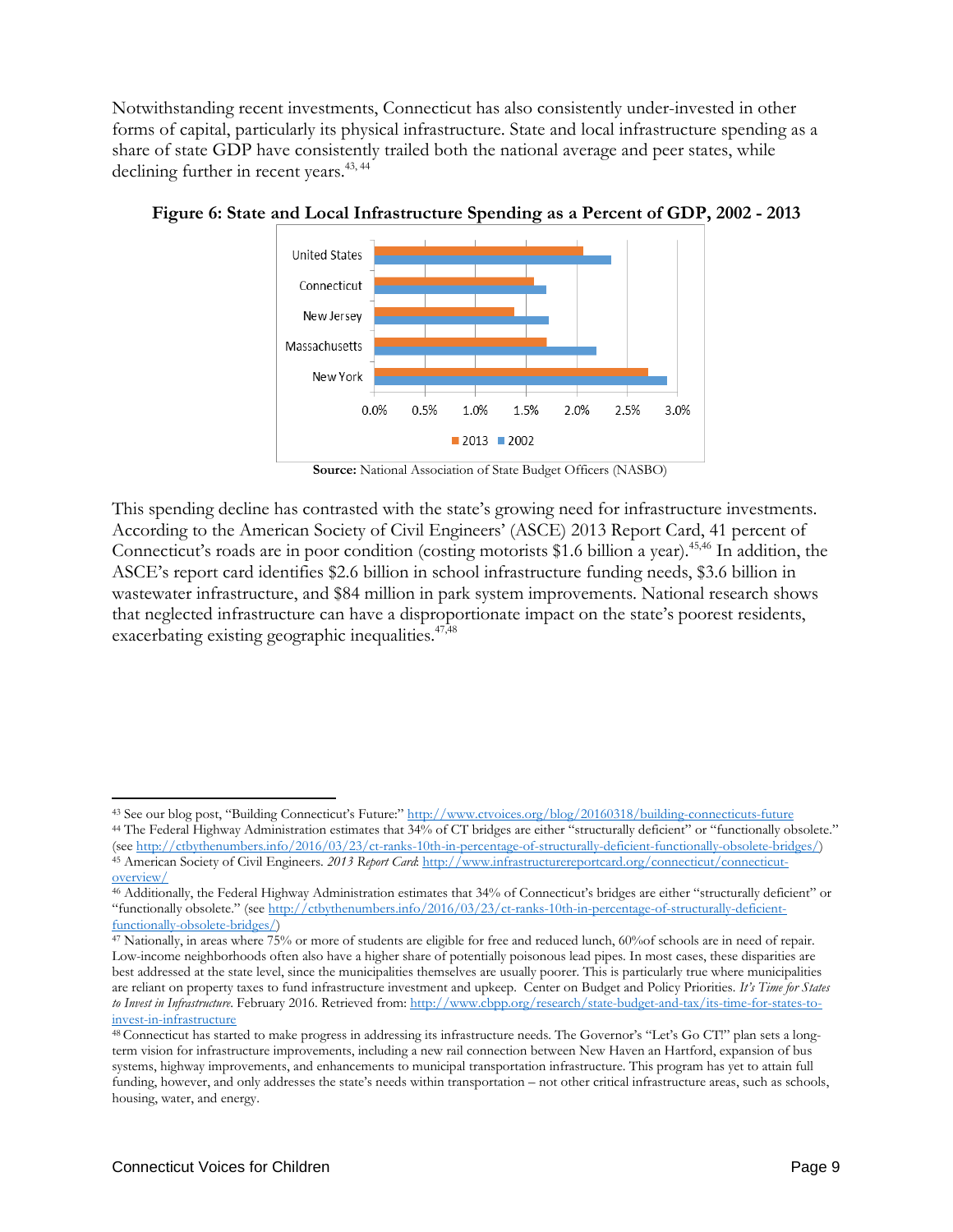# **SECTION 2: Lawmakers Should Leverage and Build Upon Existing Advantages**

Connecticut lawmakers face difficult choices as they seek to address the state's long-term, structural challenges. Fortunately, many of the building blocks for a sustainable recovery are already in place: Connecticut remains one of the country's most prosperous states, with several competitive advantages to help it retain that status for years to come. Any proposal to address Connecticut's long-term challenges should keep these economic strengths in mind.

**Connecticut leads the nation in economic prosperity and human well-being:** Years of economic prosperity have helped the state attain one of the highest standards of living and best access to economic opportunity in the country.49, 50 For example: per capita income is more than \$61,000 per year, compared to a national average of approximately \$45,00051; life expectancy is the third highest in the nation; the percentage of the population holding a bachelor's degree or higher is the fifth highest in the country (and fourth highest for holding a graduate or professional degree)52; the state's 10.8 percent poverty rate is the third lowest in the nation and the child poverty rate of 14.4 percent is the sixth lowest.53 Connecticut's remarkable progress in human development is indicative of the vast economic resources that can be brought to bear to make its residents' lives better.

**Connecticut is one of the most attractive places to do business in the country:** Companies seeking to put the state's well-educated and highly productive workforce to use can do so relatively cheaply. Business taxes of 3.4 percent of gross state product are the third lowest in the country, trailing only Oregon and North Carolina, and significantly lower than Massachusetts (4.1 percent), New York (5.7 percent), New Jersey (5.1 percent), Texas (4.9 percent), and California (4.4 percent). <sup>54</sup> Connecticut also reinvests more of those business tax dollars in infrastructure, public safety, and education than any state in the country except Maryland – in turn supporting local business.55

**Connecticut remains a strongly rated borrower:** Connecticut can use its strong credit ratings and historic low interest rates to make strategic investments in the state's physical and human capital which will fuel long-term economic growth. Connecticut holds strong credit ratings with all four ratings agencies56 and is currently financing its investments with exceptionally low interest rates. For example, last December Connecticut completed a \$650 million bond sale with a 3.26 percent interest rate and "strong interest" from investors.57 As anyone financing a home, taking out loans to buy a car, or paying off student debt knows, 3.26 percent is an exceptionally low interest rate.

performs well even in the index that excludes education spending.

56 Connecticut holds an "AA" rating from Fitch [\(https://www.fitchratings.com/site/fitch](https://www.fitchratings.com/site/fitch-home/pressrelease?id=988426)-home/pressrelease?id=988426), an "AA" from Kroll [\(https://www.krollbondratings.com/announcements/2121\)](https://www.krollbondratings.com/announcements/2121), an "AA3" from Moody's

 $\overline{\phantom{a}}$ 

<sup>49</sup> Connecticut's residents enjoy some of the strongest economic opportunities in the country, earning the state third place on the 2015 Opportunity Index Score, a composite index of 16 economic, education, and community indicators by the Social Science Research Council & Opportunity Nation. Measure America. *The Opportunity Index*[. http://opportunityindex.org/#4.00/40.00/](http://opportunityindex.org/#4.00/40.00/-97.00/)-97.00/

<sup>50</sup> For more on Connecticut's competitive advantages, see, for example: Connecticut Department of Economic and Community Development. *2015 Strategy*. Retrieved from: [http://www.ct.gov/ecd/lib/ecd/2015\\_strategic\\_plan\\_final.pdf](http://www.ct.gov/ecd/lib/ecd/2015_strategic_plan_final.pdf)

<sup>51</sup> *FY 2016-2017 Biennium Economic Report of the Governor*. Retrieved from:

[http://www.ct.gov/opm/lib/opm/budget/2016\\_2017\\_biennial\\_budget/budget/economicreportofthegovernor.pdf](http://www.ct.gov/opm/lib/opm/budget/2016_2017_biennial_budget/budget/economicreportofthegovernor.pdf)

<sup>52</sup> Measure of America. Measuring America. Retrieved from[: http://www.measureofamerica.org/maps/](http://www.measureofamerica.org/maps/)

<sup>53</sup> United States Census Bureau, American Community Survey Data

<sup>54</sup> Ernst & Young "Total State and Business Taxes." October, 2015:<http://www.cost.org/WorkArea/DownloadAsset.aspx?id=91531> (p. 13) <sup>55</sup> Ernst & Young (p. 18) – if considering the index that counts 50% of education expenditures as "benefiting business," although Connecticut

<sup>(</sup>[https://www.moodys.com/research/Moodys](https://www.moodys.com/research/Moodys-assigns-Aa3-to-650M-State-of-Connecticut-GO-bonds--PR_338346)-assigns-Aa3-to-650M-State-of-Connecticut-GO-bonds--PR\_338346) and an "AA" rating from Standard & Poor's: (http://www.pewtrusts.org/en/research-and-[analysis/blogs/stateline/2014/06/09/sp](http://www.pewtrusts.org/en/research-and-analysis/blogs/stateline/2014/06/09/sp-ratings-2014)-ratings-2014). Note that some agencies have recently given Connecticut a negative outlook, primarily driven by uncertainties about long-term fiscal policies and the need for Connecticut to show a clear long-term path to fiscal sustainability, not due to the state's absolute levels of bonded indebtedness. For more, see, e.g.: Stuart, Christine. CT News Junkie. *3 of the 4 Wall Street Ratings Agencies Have a "Negative Outlook" of Connecticut Bonds*. March 2016:

[http://www.ctnewsjunkie.com/archives/entry/3\\_of\\_the\\_4\\_wall\\_street\\_rating\\_agencies\\_have\\_a\\_negative\\_outlook\\_of\\_connectic/](http://www.ctnewsjunkie.com/archives/entry/3_of_the_4_wall_street_rating_agencies_have_a_negative_outlook_of_connectic/) <sup>57</sup> CT Treasurer's Office Press Release, "Treasurer Nappier Announces Bond sale Achieves Strong Retail Interest, Attractive Interest Rate," December 2015:<http://www.ott.ct.gov/pressreleases/press2015/PR120315TreasuryAnnouncesSuccessfulBondSale.pdf>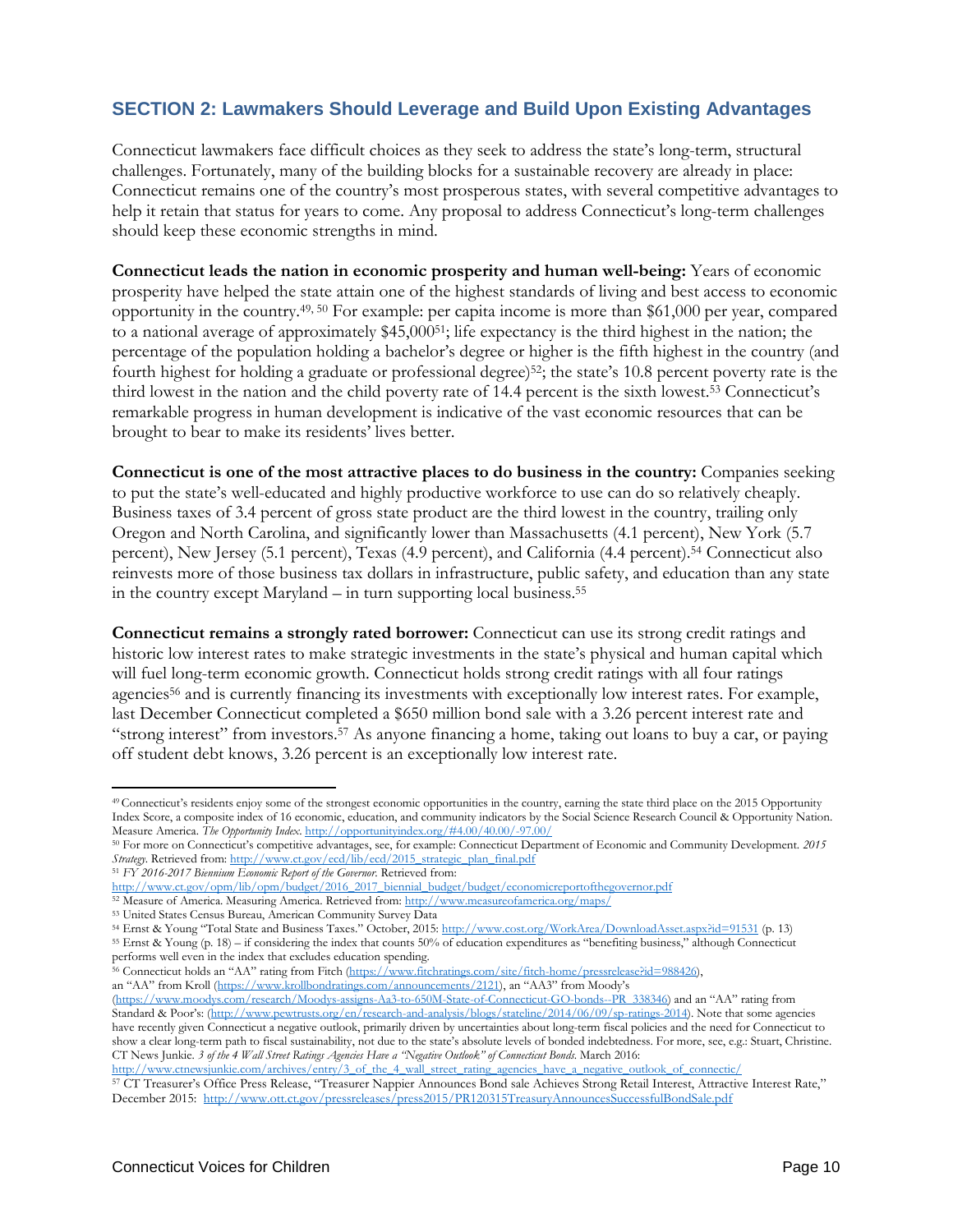# **SECTION 3: Address Long-Term Challenges Head-On, Avoid "Quick-Fixes"**

Lawmakers should adopt a budget for Fiscal Year 2017 that avoids short-term austerity and instead focuses on addressing Connecticut's long-term, structural challenges. Although the specifics of that budget will require significantly more discussion and compromise, below are a few guiding principles to set the stage for that conversation.<sup>58</sup>

#### **Principle 1: Adopt a balanced approach to the State's budget**

In confronting the fiscal crisis looming over state budget decisions, the common-sense choice for Connecticut should be a balanced approach that includes revenue, rather than a cuts-only approach that threatens an already fragile economic recovery. A balanced approach to addressing the deficit would not center on cutting services for struggling families and their children. On the revenue side, there are opportunities to invest in Connecticut's future by closing tax loopholes, modernizing outdated tax laws, and calling upon the wealthiest to pay a fair share.

Likewise, to make our public budgeting system more accountable and transparent, we must hold the \$7.24 billion lost annually to tax expenditures to the same standard as spending on education, health, and social safety net programs by performing regular review and holding public hearings.

- *Revenue Options are Crucial to Maintaining Public Investments that Promote Prosperity*: [http://www.ctvoices.org/publications/revenue](http://www.ctvoices.org/publications/revenue-options-are-crucial-maintaining-public-investments-promote-prosperity)-options-are-crucial-maintaining-public[investments](http://www.ctvoices.org/publications/revenue-options-are-crucial-maintaining-public-investments-promote-prosperity)-promote-prosperity
- *Reviewing Tax Expenditures: Improving Transparency and Accountability in Over \$7 Billion of Off-the-Books Public Spending:* [http://www.ctvoices.org/publications/reviewing](http://www.ctvoices.org/publications/reviewing-tax-expenditures-improving-transparency-and-accountability-over-7-billion-boo)-tax-expenditures-improvingtransparency-and-[accountability](http://www.ctvoices.org/publications/reviewing-tax-expenditures-improving-transparency-and-accountability-over-7-billion-boo)-over-7-billion-boo
- *Why Connecticut's Business Climate is About More than Corporate Taxation*: [http://www.ctvoices.org/blog/20151124/why](http://www.ctvoices.org/blog/20151124/why-connecticut%E2%80%99s-business-climate-about-more-corporate-taxation)-connecticut%E2%80%99s-business-climateabout-more-[corporate](http://www.ctvoices.org/blog/20151124/why-connecticut%E2%80%99s-business-climate-about-more-corporate-taxation)-taxation

#### **Principle 2: Protect human and physical infrastructure investments**

Investments in health care, human services, and education to support the next generation are critical to ensuring our children grow up ready to meet their full potential. Already, less than one-third of Connecticut's General Fund spending supports programs that benefit children and families – down from 40 percent in the early 1990s.

Similarly, by capitalizing on current low interest rates, Connecticut infrastructure investments can improve the state's economy now and in the future. In the short term, infrastructure investments support employment, such as construction jobs, which are still below pre-recession levels. In the longer term, investments in education, the social safety net, and work support programs, and infrastructure not only support job growth and improve well-being, but also stimulate the economy by yielding high economic returns.<sup>59,60</sup> Targeted infrastructure investments are also crucial in addressing inequality, as poorer areas often have worse infrastructure.

 $\overline{\phantom{a}}$ <sup>58</sup> We are encouraged to see lawmakers and advocacy groups already taking a broad and thoughtful approach. For example, the 2015 Project B.E.S.T. Summit brought together 175-plus leaders to discuss common pathways for Connecticut's economic future. We share the conference attendees' interest in bridging the economic growth and income gaps, improving investments in public education and helping towns to attain revenue diversification options, among other things: See: [http://www.ccm](http://www.ccm-ct.org/best-summit)-ct.org/best-summit <sup>59</sup> Wasylenko, Michael. Syracuse University. Presentation to Connecticut State Tax Panel: *Competiveness: Connecticut's Economy and the Role* 

*of Fiscal Variables in Growth*. September 2015: [https://www.cga.ct.gov/fin/taskforce.asp?TF=20140929\\_State%20Tax%20Panel](https://www.cga.ct.gov/fin/taskforce.asp?TF=20140929_State%20Tax%20Panel)